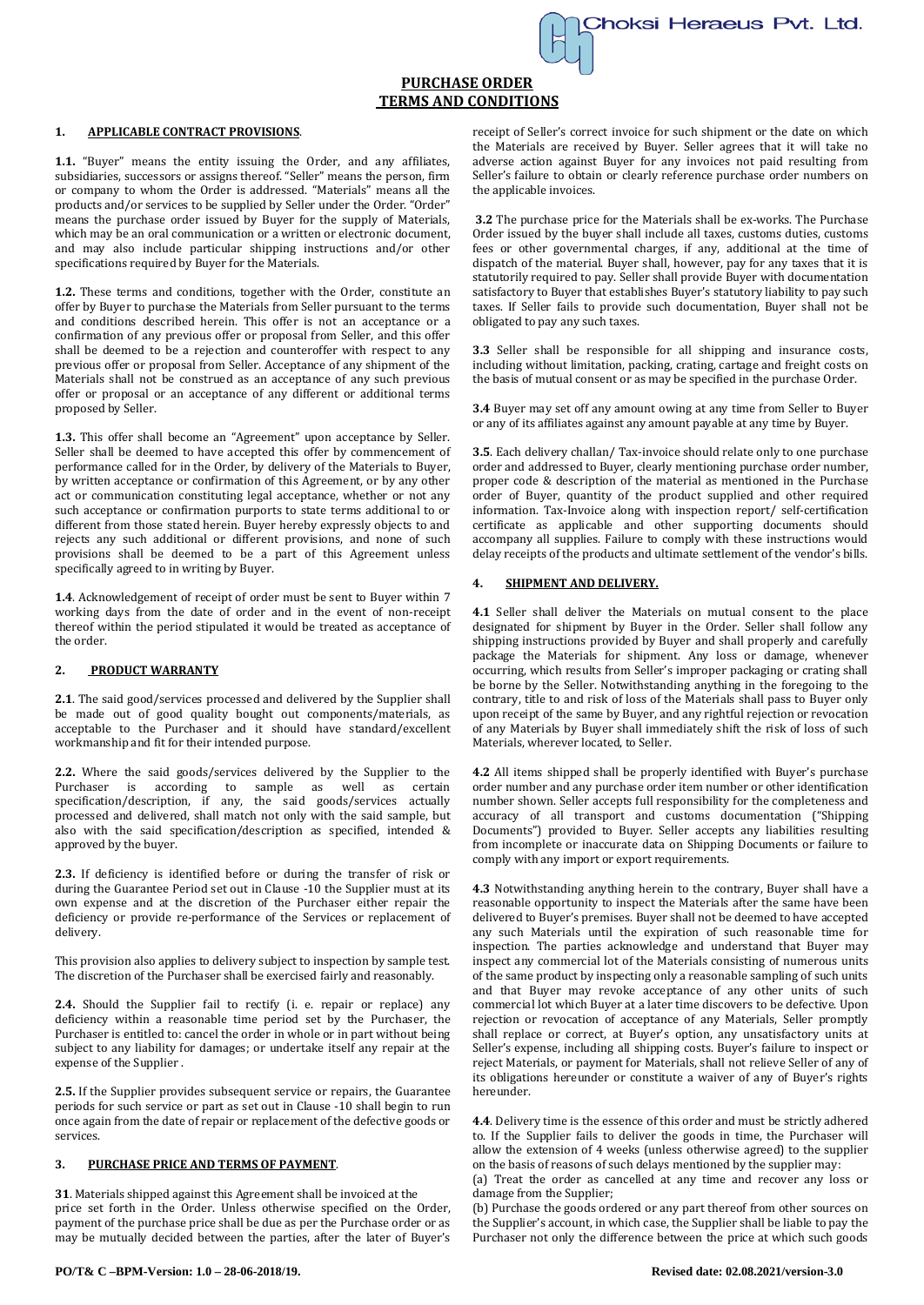have been actually purchased and the price Calculated at the rate set out in this order, but also any other loss or damage the Purchaser may suffer; (c) Without prejudice to above provision, unless otherwise agreed between the parties, Purchaser may accept late delivery, subject to a deduction in payment of 1% of the total order price for every week or part thereof of the delay, towards liquidated damages, subject to maximum deduction of 10% of the order price.

## **5. SUPPLY QUALITY ASSURANCE**

**5.1** The vendor shall provide Supply Quality Assurance which entails free access to authorized representatives of Buyer for the purpose of inspecting facilities, infrastructure, tools, raw materials and manner of manufacture at the site of the vendor. The product should be manufactured by using the specified raw material and processed with proper process following all the specified/ implied parameters as per requirement of Buyer

**5.2** All material supplied must critically meet required quality standards of Buyer as per samples, drawings and specifications wherever applicable and/ or any other related instructions. Payments/ Advance for merchandise prior to inspection shall not be considered to be an acceptance of unsatisfactory or defective merchandise and the vendor shall reimburse to Buyer immediately for any payment made by Buyer against such purchase order together with the cost incurred if any, in connection with the return of such merchandise.

### **6. SELF CERTIFICATION**

The supplies should be made on self-certifications by vendors along with metallurgical reports & test certificate as applicable. If Buyer finds that the quality of the product supplied by the vendor/supplier is not to the satisfaction of Buyer or received in a damaged or broken condition, then the product shall be rejected and returned to the vendor at vendor's cost.

## **7. PACKAGING**

**7.1** The product should be properly packed in a manner so as to avoid any kind of damage and/or formation of rust during transportation or storage and as may be specified by the buyer or in its purchase order.

**7.2** The product should be marked and tagged with identification labels.

### **8. FORCE MAJEURE**

**8.1** The Parties shall be under no liability for failure to accept the deliveries & supplies of goods, if such acts of failure are due to any act of God, fire, earthquake, floods, or any natural calamities or transportation embargoes, civil commotion, riots, violence, acts of terrorists, state enemies, or any other similar reasons or circumstances beyond the control of the either party.

**8.2.** Such occurrences shall be informed in writing by the either party to other party.

#### **9. BILLS/CHALLAN**

The bills for supplies must be submitted in triplicate duly bearing the Supplier's GST numbers, supported with the required forms as specified in the order and showing the description of material , quantity, Purchase Order no. Supplier code number, challan no. and date, GR Number with date and value wherever applicable.

## **10. GUARANTEE**

Unless otherwise agreed, the Supplier shall be bound to repair/replace free of cost any materials/goods/assets/services processed and supplied by him, which become defective due to faulty design, material or workmanship or any other reason within 18 months from the date of completion of final installation & commissioning or 24 months from the date of delivery whichever is earlier. In all such cases the to and fro freight and insurance charges will be to the Supplier's account.

# **11. NON- PERFORMANCE**

**11.1**. The Purchaser reserves the right to cancel this order or any portion thereof if supplies do not conform to the specifications and/or if deliveries



are not made as Stipulated. The dispute will be settled as per the clause 17 of these terms & conditions of Purchase.

**11.2.** In addition, the Purchaser shall have the right to purchase/avail the goods/services ordered or any part thereof from other sources on the Supplier's account, in which case the Supplier shall be liable to pay the Purchaser not only the difference between the price at which such goods have been actually purchased and the price calculated at the rate set out in this order, but also any other loss or damage the Purchaser may suffer.

#### **12. INDEMNITY**

**12.1** Supplier/ vendor undertakes and confirms that it would take all necessary and required actions to prepare for ensuring compliances under the Goods & Service Tax, Act (GST). In case the Supplier fails to comply with any of the applicable provisions of GST including but not limited to compliance relating to any action or omission on the part of Supplier by which Buyer gets entitled to benefit of input credit under GST but because of the default on the part of Vendor/ Supplier, Buyer incurs any direct or indirect cost, expense, loss, levy, penalty, interest, additional burden of tax etc. then the same shall be recovered from the Supplier by way of recovery and/ or deduction from any amount payable to the Supplier by Buyer. The buyer can claim the said amount from the Supplier at any point of time when Buyer incurs and/ or suffers or assumes that it would incur/ suffer the said extra cost, expense, loss, levy, penalty, interest, extra burden of tax etc. Supplier shall immediately pay to Buyer without any protest and/ or delay, if Buyer demands any amount from the Supplier under this clause.

**12.2** In view of the Anti-Profiteering Provisions under the Goods and Service Tax (GST) Laws, Supplier undertakes and confirms to perform a financial analysis of GST Impact on his business and pass on all benefits to Buyer arising to the Supplier on account of additional credits getting accrued to Supplier under GST and on account of any reduction in the GST rates of his inputs and the products supplied by him to Buyer. The said benefit needs to be passed by the Supplier in the form of reduction of prices. In case, Supplier is found in default for not passing on the benefits of additional credits to Buyer by reduction of prices, Buyer can claim the said amount from the Supplier at any point of time without any limitation of time along with interest at the rate of 18%. Supplier shall immediately pay to Buyer without any protest and/ or delay, if Buyer demands any such amount from the Supplier under this clause"

**12.3** Seller agrees to indemnify and hold Buyer harmless from and against any and all liabilities, costs, losses or expenses, including reasonable attorneys' fees, incurred or suffered by Buyer as a result of or in connection with Seller's breach of any of its obligations hereunder.

b. Seller agrees to indemnify and hold Buyer harmless from and in respect of any damages, losses or expenses which Buyer may suffer or incur (including reasonable attorneys' fees) arising out of, relating to or concerning any claim, action or allegation that any of the Materials (or the use of same in an intended manner) infringes any patent or intellectual property rights claimed by any third party; provided that Buyer shall notify Seller in writing of any such claim, act or allegation promptly after learning of the same and shall assist and cooperate in the defense or settlement thereof. Such defense or settlement shall be at Seller's sole expense, and Seller shall pay all damages and costs finally awarded against Buyer as a result of any such suit or proceeding.

**12.4** Seller or service provider agrees to indemnify and hold Buyer harmless from and against any and all harm, injury, and severe loss, disability to the seller / Service provider or its personnel working at the office and factory premises during the working hours and the affected will be compensated by the seller/service provider without affecting the company any way.

**12.5** Seller or service provider shall at all times indemnify & keep indemnified the company, its officers, employees & representative from all or any claims, losses, demands, damages etc., which the company, its officers, employees & representatives may or likely to suffer by reason of acts, defaults, deeds, things, omission & commission committed by the seller or service provider while performing the conditions of the purchase order/work order, as the case may be.

#### **13. SECRECY & DATA PRIVACY**

**13.1.** If for the contractual work/goods/services the Purchaser furnishes the Supplier with any drawings, dies, discs, documents etc. or these are made by the Supplier himself, the same shall be kept strictly confidential by the Supplier and shall be used by it only for the contractual work.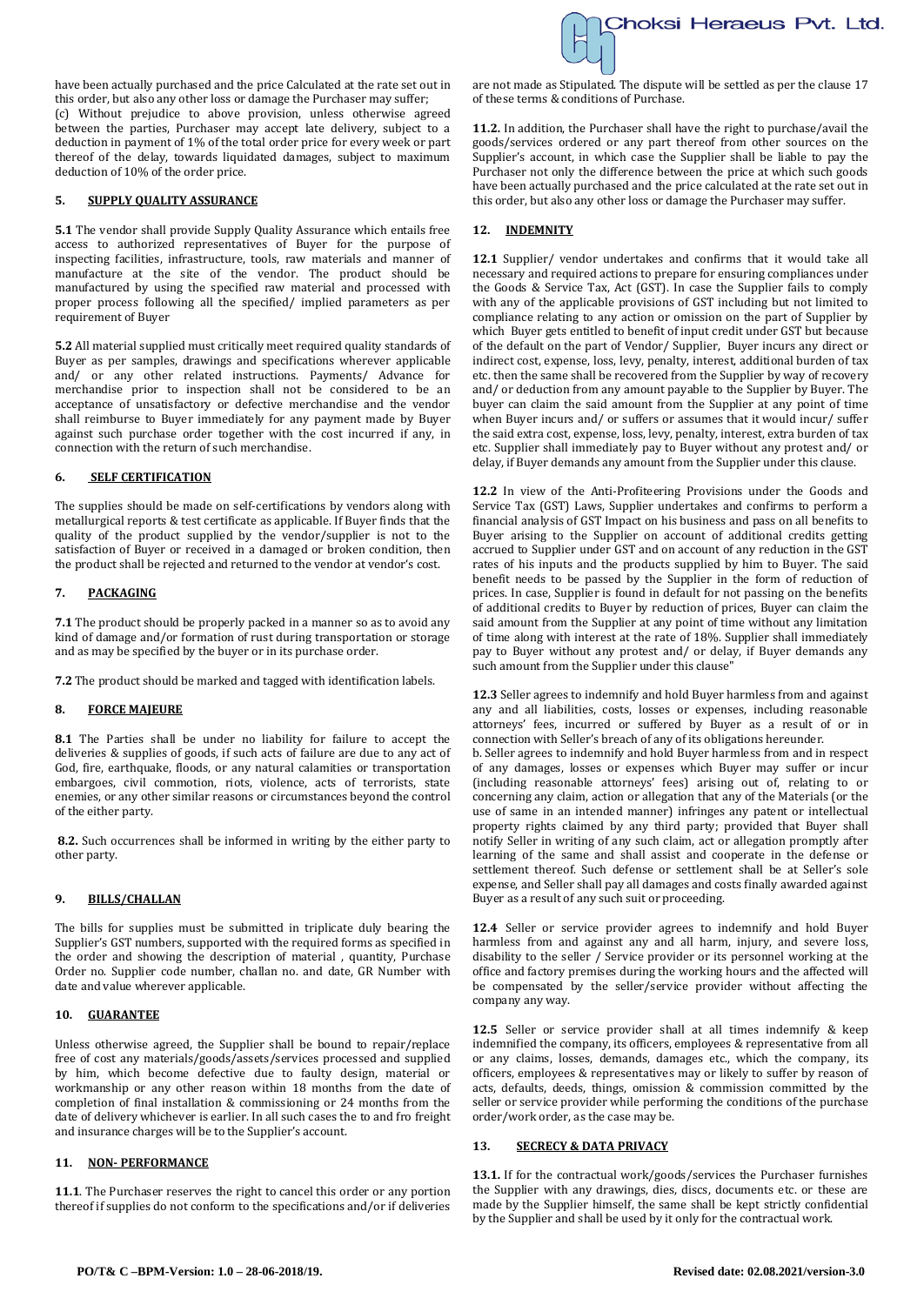

**13.2.** On demand by the Purchaser at any time or on completion of the contractual work, the Purchaser's drawings, dies etc. shall be returned forthwith by the Supplier to the Purchaser. The Supplier shall under no circumstances, allow the drawings, dies, etc. made for the contractual work to be used by a third party.

The Supplier shall also not make supplies of the articles made with the help of these drawings, dies, etc. to any party other than the Purchaser.

**13.3** In the course of Purchaser's dealings with Supplier, Purchaser may collect personal information of the Supplier, its employees, directors and officers.

**13.4** The Purchaser may disclose and transfer personal information of the Supplier, its employees, directors and officers to regulators and to its customers, suppliers, contractors, employees, service providers and affiliated companies. Supplier, its employees, directors and officers may access and seek correction of personal information held by Purchaser about them upon written request. Such disclosure of information are strictly in adherence with confidentiality and prior approval will be taken by the purchaser from the supplier.

**13.5** The purpose of such data collection, use, disclosure and transfer of such personal information is to enable the Purchaser to comply with the law and to conduct its business including without limitation supply of equipment and services to its customers; processing the purchaser order; making payments; maintaining and analysing its vendor data base; and to perform credit, compliance and other checks.

## **14. CODE OF CONDUCT**

The Supplier is obliged to comply with applicable legal systems in force & the **Supplier's Code of Conduct** attached herewith as annexure-A,

### **15. GENERAL PROVISIONS**

### **15.1 Rejection of Samples**

1) Should the samples of the product submitted by the vendor be rejected more than twice, it is the discretion of Buyer to cancel the purchase order without assigning any further reasons and without Buyer being liable to pay any cost that may have been incurred by the vendor towards the manufacturing of the product. Such rejection of samples will be communicated in writing to the vendor who shall make arrangements at their own costs and expenses for immediate removal of the rejected samples. If the rejected samples are not removed beyond\_15 days of receipt of the written communication by the vendor, it shall be considered as a waiver of proprietorship rights of the vendor on all such rejected samples.

2 ) The decision of rejection of the samples of the product by Buyers hall be final and binding on vendor.

#### **15.2 Rejection Of Products**

1) In case of rejection of any product(s) due to defects or inferior quality, the decision of Buyer shall be final and binding.

2) The vendor after being intimated about rejection of material/ goods supplied by it shall be fully responsible for collecting/ making arrangements for collection of the rejected material from the premises of Buyer within 7(seven) working days for Local suppliers and Fifteen days 15) working days in case of outstation suppliers.

3) Buyer reserves right to destroy the material at supplier/ Vendor's cost, in case of failure on the part of Vendor to collect the rejected material/ goods within the time stipulated in clause 2 above.

**15.3** This Agreement shall constitute the complete understanding and contract between Seller and Buyer with respect to the subject matter hereof and supersedes any prior written or oral understandings with regard thereto. No purported amendment, modification or waiver of any provision of the Agreement shall be binding on Buyer unless set forth in

a written document signed by an authorized representative of Buyer. Any waiver shall be limited to the circumstance or event specifically referenced in the written waiver document and shall not be deemed a waiver of any other term of the Agreement between Seller and Buyer or of the same circumstance or event upon any recurrence thereof.

**15.4** Seller may not assign or sub-contract any of its rights or obligations without Buyer's prior written consent. Seller is responsible for the performance or non-performance of any subcontractor and will indemnify, defend and hold harmless Buyer from and against all claims, actions, losses, damages, costs and expenses (including reasonable attorneys' fees) arising from any subcontractor's acts or omissions.

**15.5** In the event of any terms and conditions given by the Supplier are at variance with these terms and conditions, then these terms and condition shall prevail. However if there is any valid contract subsisting between the parties then the agreed contractual terms and conditions will supersede the general terms of the PO, in event of any conflict or otherwise.

**15.6** If any provision hereof is held to be unenforceable by the final order of any court of competent jurisdiction, such provision shall be severed here from and shall not affect the interpretation or enforceability of remaining provisions hereof.

### **16. TERMINATION**

In addition to other rights and remedies the Purchaser may have, the Purchaser may terminate this order in case of breach of any terms and conditions of this order by the Supplier. However, provided that Supplier's breach is capable of remedy, Purchaser's right to terminate is subject to the proviso that such breach has not been remedied by the Supplier within a reasonable grace period set by the Purchaser.

The Purchaser shall be entitled to terminate this order by giving 30 days' Notice to the Supplier in that behalf, without assigning any reason therefore. All the obligations undertaken prior to such termination shall survive. After receipt of such a notice, the Supplier shall not process the said products and forthwith hand over all the machines/tools/drawings etc. which are in the Supplier's custody, along with the product processed by the Supplier and remaining the Supplier's custody.

The Purchaser may at any time instruct the Supplier to suspend part or all of the supply and/or services of goods. During suspension the Supplier, without any cost to the Purchaser, shall protect, store and secure such part or all of the work or goods against any deterioration, loss or damage or other losses. All work so stopped shall be resumed by the Supplier based on a schedule to be mutually agreed upon between the Purchaser and the Supplier.

It is further agreed between the parties that breach of this order shall, at the option of the Purchase, constitute breach of the other order/s with the Supplier*,* which will confer a right on the Purchaser to terminate the other order/s also at the risk and cost of the Supplier.

## **17. DISPUTE RESOLUTION/ JURISDICTION**

**17.1** All disputes arising out of or in connection with this order, including any question regarding its existence, validity or termination, shall, unless amicably settled between the parties, be finally settled by arbitration. The parties shall mutually agree and appoint a sole arbitrator.

Notwithstanding to what is stated above, if the parties cannot mutually agree on arbitrator within 4(four) weeks from the date of invocation of arbitration, then the Arbitrator shall be appointed in accordance with rule of Arbitration and Conciliation Act 1996. The arbitration proceedings shall be conducted as per the Arbitration and Conciliation Act 1996, and any modifications thereto and re-enactments thereof. The seat of arbitration shall be Udaipur. The language to be used in arbitration Proceedings shall be English.

**17.2** Each party submits to the jurisdiction of courts of Udaipur for the purposes only of compelling compliance with the above arbitration provisions and for enforcement of any arbitration award made in accordance with the above provision.